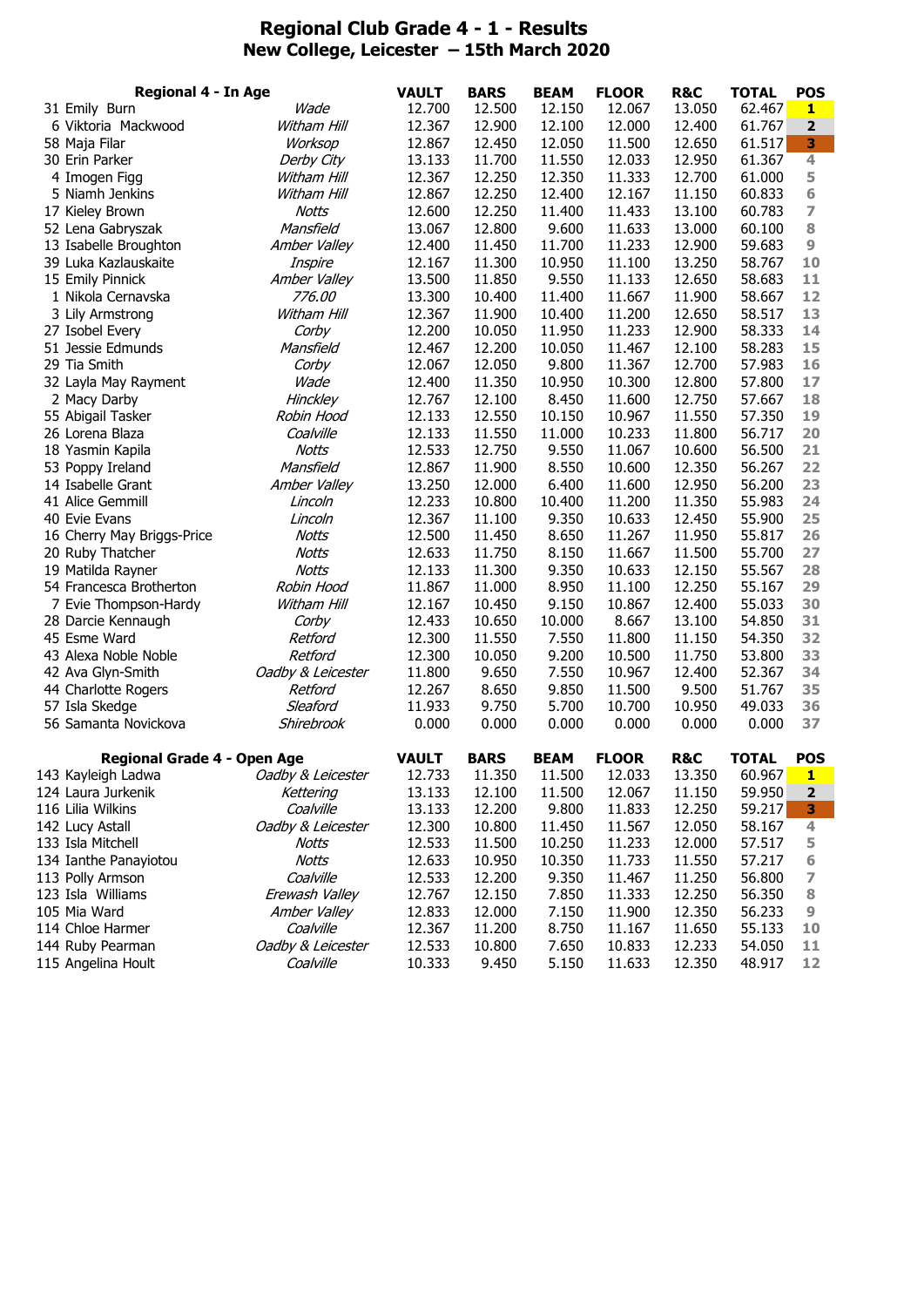| <b>Regional 3 - In Age</b>       |                   | <b>VAULT</b> | <b>BARS</b> | <b>BEAM</b> | <b>FLOOR</b> | <b>R&amp;C</b> | <b>TOTAL</b> | <b>POS</b>               |
|----------------------------------|-------------------|--------------|-------------|-------------|--------------|----------------|--------------|--------------------------|
| 48 Matilda Wilson                | Inspire           | 12.700       | 12.100      | 12.650      | 11.467       | 13.200         | 62.117       | $\mathbf{1}$             |
| 60 Ava Wood                      | Erewash           | 12.967       | 12.450      | 11.950      | 11.067       | 13.050         | 61.483       | $\mathbf{2}$             |
| 47 Lola Wheatcroft               | Inspire           | 12.467       | 11.500      | 12.200      | 11.400       | 12.650         | 60.217       | 3                        |
| 8 Erin Broughton                 | 776.00            | 13.000       | 11.800      | 11.450      | 11.667       | 11.950         | 59.867       | 4                        |
| 61 Chloe Siddon                  | Mansfield         | 12.467       | 12.300      | 11.300      | 11.300       | 12.500         | 59.867       | 4                        |
| 11 Niamh Stenner                 | Witham Hill       | 12.000       | 12.350      | 11.900      | 10.500       | 12.950         | 59.700       | 6                        |
| 38 Nia Tynan                     | Wade              | 12.200       | 12.400      | 11.550      | 11.100       | 12.250         | 59.500       | $\overline{\mathcal{I}}$ |
| 9 Alice Stevenson                | 776.00            | 12.500       | 11.800      | 11.550      | 11.967       | 11.650         | 59.467       | $\bf8$                   |
| 35 Shyla Hall                    | Derby City        | 12.633       | 11.700      | 10.800      | 11.433       | 12.650         | 59.217       | 9                        |
| 49 Hannah Deville                | Lincoln           | 12.500       | 11.300      | 12.100      | 11.167       | 12.150         | 59.217       | 9                        |
| 33 Ava Kanjurs                   | Corby             | 12.700       | 12.200      | 11.850      | 11.300       | 11.000         | 59.050       | 11                       |
| 34 Tilliee-Rose Kennedy          | Corby             | 12.467       | 12.050      | 11.050      | 11.033       | 11.700         | 58.300       | 12                       |
| 36 Elsie Scott                   | Derby City        | 12.433       | 11.650      | 11.300      | 11.467       | 11.400         | 58.250       | 13                       |
| 50 Millie Ranyard                | Lincoln           | 12.933       | 11.500      | 10.800      | 11.233       | 11.450         | 57.917       | 14                       |
| 12 Sophia Zarien                 | Witham Hill       | 11.733       | 11.850      | 11.350      | 10.667       | 12.200         | 57.800       | 15                       |
| 37 Amelia Brown                  | Wade              | 13.267       | 7.650       | 12.400      | 11.733       | 12.150         | 57.200       | 16                       |
| 59 Sophie-Ella Wardle            | Erewash           | 12.533       | 11.250      | 11.100      | 10.767       | 11.300         | 56.950       | 17                       |
| 63 Olivia Robertson              | Worksop           | 12.600       | 10.500      | 9.950       | 11.133       | 12.250         | 56.433       | 18                       |
| 46 Emily Bott                    | Inspire           | 12.167       | 11.100      | 10.400      | 11.167       | 11.300         | 56.133       | 19                       |
| 62 Faye Bristow                  | Sleaford          | 12.567       | 11.800      | 10.350      | 10.733       | 10.200         | 55.650       | 20                       |
| 24 Ella Dean                     | <b>Notts</b>      | 12.567       | 10.550      | 10.250      | 10.867       | 11.050         | 55.283       | 21                       |
| 10 Lola Johns                    | Witham Hill       | 12.433       | 9.700       | 10.450      | 11.300       | 10.100         | 53.983       | 22                       |
| 22 Kayla Warman                  | Phoenixwood       | 12.567       | 11.000      | 8.850       | 10.167       | 11.350         | 53.933       | 23                       |
| 25 Harriet Jackson               | Notts             | 12.133       | 10.550      | 9.400       | 11.000       | 10.700         | 53.783       | 24                       |
| 23 Stephanie Booth               | <b>Notts</b>      | 11.967       | 9.750       | 10.900      | 8.267        | 11.450         | 52.333       | 25                       |
|                                  |                   |              |             |             |              |                |              |                          |
| Regional Grade 3 - Open Age      |                   | <b>VAULT</b> | <b>BARS</b> | <b>BEAM</b> | <b>FLOOR</b> | <b>R&amp;C</b> | <b>TOTAL</b> | <b>POS</b>               |
| 69 Daisy Hughes                  | 776.00            | 12.967       | 11.650      | 11.350      | 11.433       | 12.000         | 59.400       | $\mathbf{1}$             |
| 71 Evie Morris                   | 776.00            | 13.333       | 11.950      | 11.550      | 11.700       | 10.750         | 59.283       | $\overline{\mathbf{2}}$  |
| 91 Charlotte Pinnick             | Amber Valley      | 13.067       | 12.100      | 11.600      | 11.667       | 10.700         | 59.133       | 3                        |
| 85 Lily Thompson                 | 776.00            | 12.633       | 11.700      | 11.450      | 11.367       | 11.550         | 58.700       | $\overline{4}$           |
| 83 Brooke Stafford               | 776.00            | 12.833       | 12.000      | 10.800      | 11.300       | 11.700         | 58.633       | 5                        |
| 68 Lacey-Anne Cotterill          | 776.00            | 12.633       | 11.450      | 11.200      | 11.533       | 11.200         | 58.017       | 6                        |
| 102 Keeley Whitbread             | Lincoln           | 12.667       | 11.450      | 9.900       | 11.367       | 12.400         | 57.783       | 7                        |
| 94 Phebe Squire                  | Worksop           | 12.433       | 11.650      | 9.950       | 11.467       | 11.500         | 57.000       | 8                        |
| 77 Amelie Dimmocks               | <b>Notts</b>      | 12.200       | 11.900      | 10.950      | 10.933       | 11.000         | 56.983       | 9                        |
| 70 Esme Longden                  | 776.00            | 12.800       | 12.300      | 9.900       | 11.567       | 10.200         | 56.767       | 10                       |
| 95 Freya Watson                  | Worksop           | 11.933       | 11.500      | 10.550      | 10.833       | 11.650         | 56.467       | 11                       |
| 101 Hollie Straw                 | Coalville         | 12.467       | 11.900      | 10.050      | 10.933       | 11.000         | 56.350       | 12                       |
| 92 Lottie Samuel                 | Oadby & Leicester | 12.467       | 10.650      | 11.700      | 10.967       | 10.100         | 55.883       | 13                       |
| 104 Kaci Sambridge               | Sleaford          | 11.900       | 12.100      | 10.550      | 10.833       | 10.000         | 55.383       | 14                       |
| 76 Lottie Darby                  | <b>Notts</b>      | 12.567       | 10.050      | 10.000      | 11.000       | 11.600         | 55.217       | 15                       |
| 78 Abbie Stephenson              | <b>Notts</b>      | 12.567       | 11.250      | 11.200      | 11.233       | 7.800          | 54.050       | 16                       |
| 93 Harriet Helliwell             | Worksop           | 12.333       | 10.500      | 9.050       | 10.533       | 10.800         | 53.217       | 17                       |
| 86 Holly Wilson                  | 776.00            | 12.467       | 11.300      | 6.750       | 11.167       | 11.250         | 52.933       | 18                       |
| 103 Eleanor Redgate              | Phoenixwood       | 12.100       | 9.450       | 8.250       | 8.900        | 10.600         | 49.300       | 19                       |
| <b>Regional Grade 2 - In Age</b> |                   | <b>VAULT</b> | <b>BARS</b> | <b>BEAM</b> | <b>FLOOR</b> | R&C            | <b>TOTAL</b> | <b>POS</b>               |
| 106 Kaci Cudworth                | Amber Valley      | 12.967       | 12.400      | 12.000      | 11.400       | 13.100         | 61.867       | $\mathbf{1}$             |
| 107 Millie Fry                   | Amber Valley      | 12.900       | 12.150      | 10.800      | 11.467       | 13.450         | 60.767       | $\overline{\mathbf{2}}$  |
| 108 Amber Rouse                  | Amber Valley      | 12.800       | 12.250      | 11.400      | 10.967       | 12.250         | 59.667       | 3                        |
| 127 Amelia Scott                 | Worksop           | 12.800       | 12.100      | 11.700      | 11.033       | 11.900         | 59.533       | 4                        |
| 136 Jaylah Clarke                | <b>Notts</b>      | 12.800       | 12.400      | 10.000      | 10.733       | 13.200         | 59.133       | 5                        |
| 145 Madison Allen                | Oadby & Leicester | 12.767       | 10.900      | 11.500      | 10.900       | 12.400         | 58.467       | 6                        |
| 137 Nina McEachran               | <b>Notts</b>      | 12.633       | 11.900      | 10.850      | 10.800       | 12.100         | 58.283       | 7                        |
| 126 Nerys Jones                  | Inspire           | 12.167       | 12.550      | 10.000      | 11.300       | 12.100         | 58.117       | $\bf8$                   |
| 135 Isabella Abrahams Lee        | <b>Notts</b>      | 12.533       | 11.650      | 11.000      | 10.833       | 11.600         | 57.617       | 9                        |
| 125 Hannah Kelk                  | Derby City        | 11.467       | 11.450      | 9.800       | 10.833       | 12.050         | 55.600       | 10                       |
| 146 Oliwia Winiarska             | Sleaford          | 12.600       | 11.400      | 8.950       | 9.100        | 12.050         | 54.100       | 11                       |
| 117 Evie Cox                     | Coalville         | 12.233       | 11.950      | 9.000       | 7.767        | 10.900         | 51.850       | 12                       |